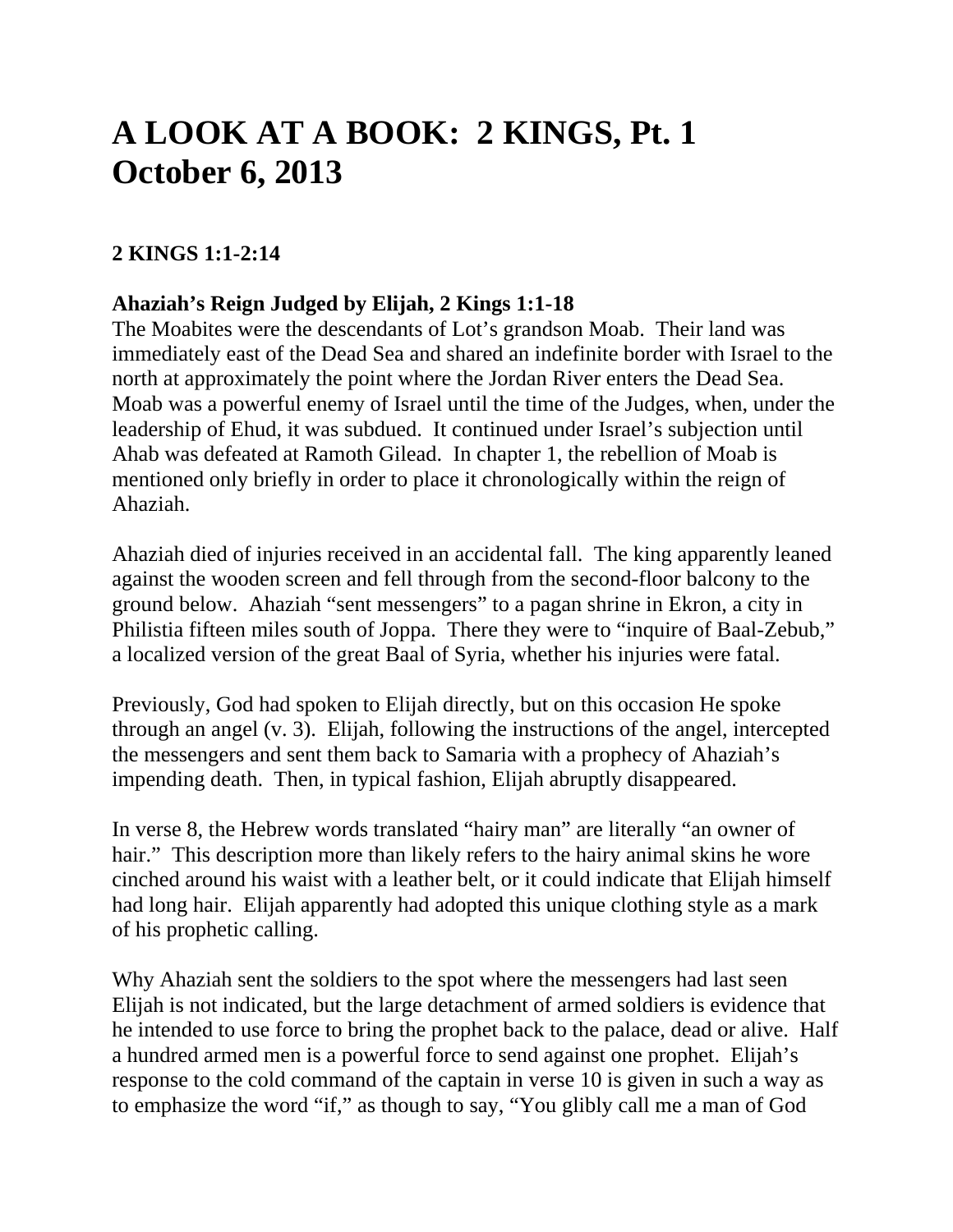while overlooking the power of God to withstand the king's command. If I am a man of God, then…."

The same scene was repeated twice more at verse 11 and verse 13.

Elijah followed the captain back to Samaria and delivered his message in person to Ahaziah. Soon afterwards, the king died "according to the word of the Lord" (v. 17). Since he had no son, his brother Jehoram became king in his place (v. 18).

# **Elijah's Ministry Ended, 2 Kings 2:1-14**

Up to this point in Kings we have seen mostly the grandeur of Elijah – his sudden appearances, abrupt speeches, spectacular miracles, and fiery condemnations. We have seen him as the fearless and forceful personification of God's wrath. But here in 2 Kings 2 the writer shows us the romantic Elijah, the tender side.

Why did Elijah want them to stay behind (v. 2)? He wanted to spare Elisha and the young men the pain of seeing him leave. Furthermore, he didn't want his departure to be a self-aggrandizing spectacle.

Although it has often been interpreted in this way, Elisha was not asking for twice as much of the prophetic spirit as Elijah had possessed. He was not asking to be twice as powerful as his predecessor. Instead, his request relates to the custom in Deuteronomy 21:17 where the firstborn son was entitled to a double share of the father's estate, while the younger sons received only a single share. Elisha wanted to be designated as Elijah's rightful heir, receiving double what the other prophets would get as a signal that he would now be their "lead prophet."

Returning to the Jordan and striking the waters of the river with the mantle again, Elisha made a statement that was not so much a question as a solemn invocation. "Where is the Lord God of Elijah?" The implied answer, dramatized by the miraculous opening up of the river, was: "He had not abandoned us; He is now with Elisha as He was with Elijah."

# **2 KINGS 2 THE BEGINNING OF ELISHA'S MINISTRY**

# **Elisha Begins His Miraculous Ministry, 2 Kings 2:15-25**

In verse 15, the sons of the prophets, having witnessed Elisha's first miracle, the dividing of the Jordan, acknowledged that he was indeed Elijah's successor: "The spirit of Elijah rests on Elisha." That they still needed a teacher is evident from the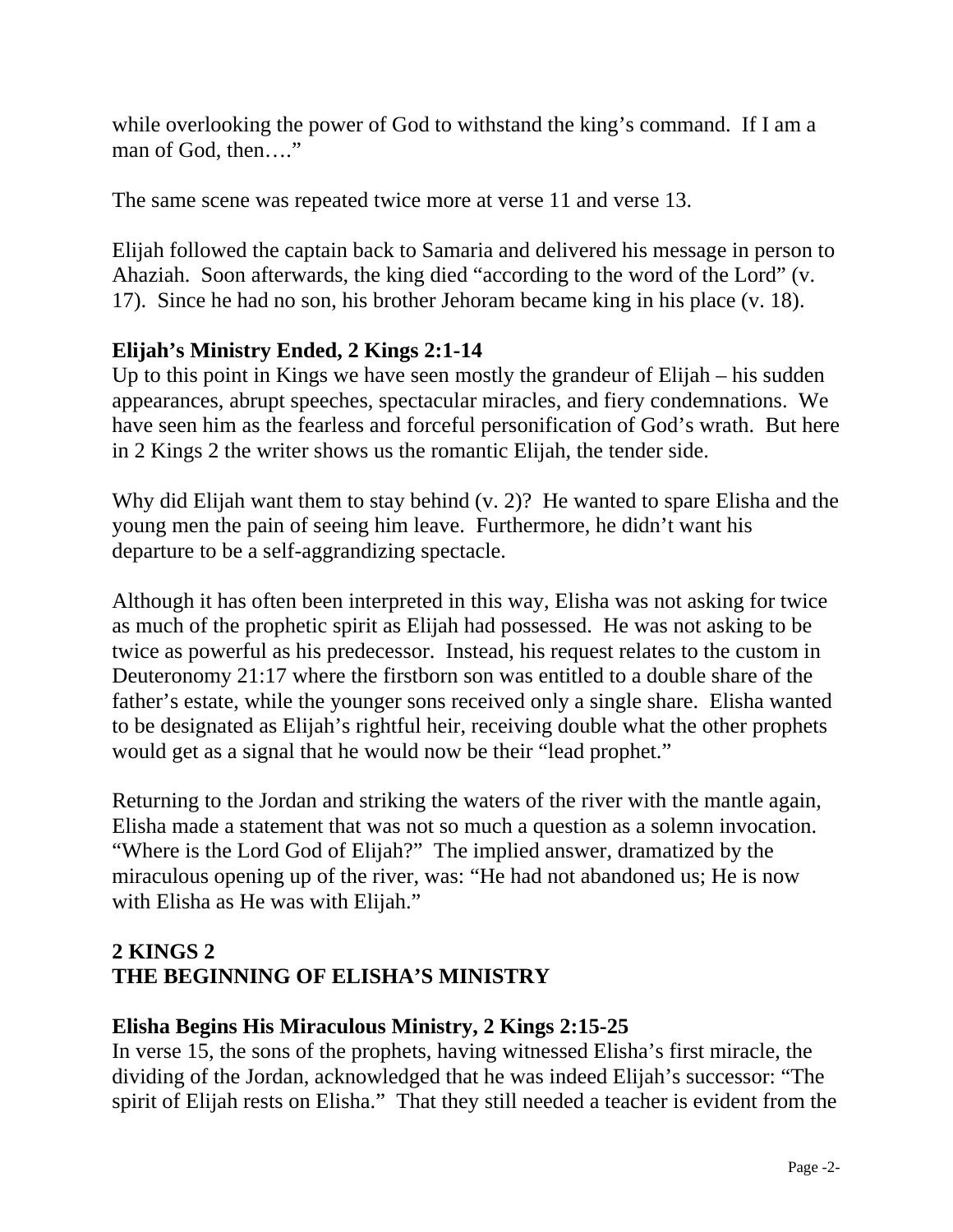account in verse 16. Although they saw the whirlwind, they did not perceive it as the miraculous vehicle for Elijah's translation. It appeared to them that a mighty "dust devil," a natural whirlwind, had picked up Elijah and no doubt had dropped him as a helpless victim on the side of a rugged mountain or a hidden canyon.

When they returned empty-handed, their confidence in Elisha was strengthened.

There follows in the text the account of two more miracles that seem intended to further accredit Elisha in the eyes of the people as a man endowed with the Spirit and power of God as Elijah had been. The first is the miracle of the purification of Jericho's water source. Calling for a new bowl filled with salt, Elisha went to the source of the spring and ceremonially poured the salt into the water. The purification was not a result of some natural chemical reaction triggered by the salt. Rather, the salt, representing preservation from corruption, was used by Elisha as a symbol of divine cleansing.

The second miracle, the punishment of the young boys of Bethel who jeered at and humiliated the prophet of Yahweh, indicated that the Lord would not allow His servants to be ridiculed with impunity.

# **2 KINGS 4-5 ELISHA PERFORMS MIRACLES**

More miracles follow in 2 Kings 4:1-6:23, each one furthering Elisha's influence and extending the knowledge that the Lord rules every nation and each area of life.

*2 Kings 4:1-7.* This story and the one that follows may be compared and contrasted with the account of the widow and Elijah in 1 Kings 17:7-24. In both texts a woman is in need, and in both accounts oil helps solve a financial crisis. In the Elijah story, however, the widow receives oil and flour and has only one son, whereas the woman here gets only oil and has more than a single offspring. Finally, the same woman who is helped has her son die in 1 Kings 17, but a second woman suffers the loss in 2 Kings 4:8-37. The stories share likenesses, therefore, but not enough of them to argue that the same story has been told twice.

That one of the prophets was married shows that these individuals led fairly normal lives. The woman seeks help from Elisha because of his status as leader of the prophets. At issue here is whether or not God will help the needy through Elisha as he did through Elijah (cf. 1 Kings 17:7-24). The answer comes when Elisha learns the woman has a little oil. He instructs her to gather as many vessels as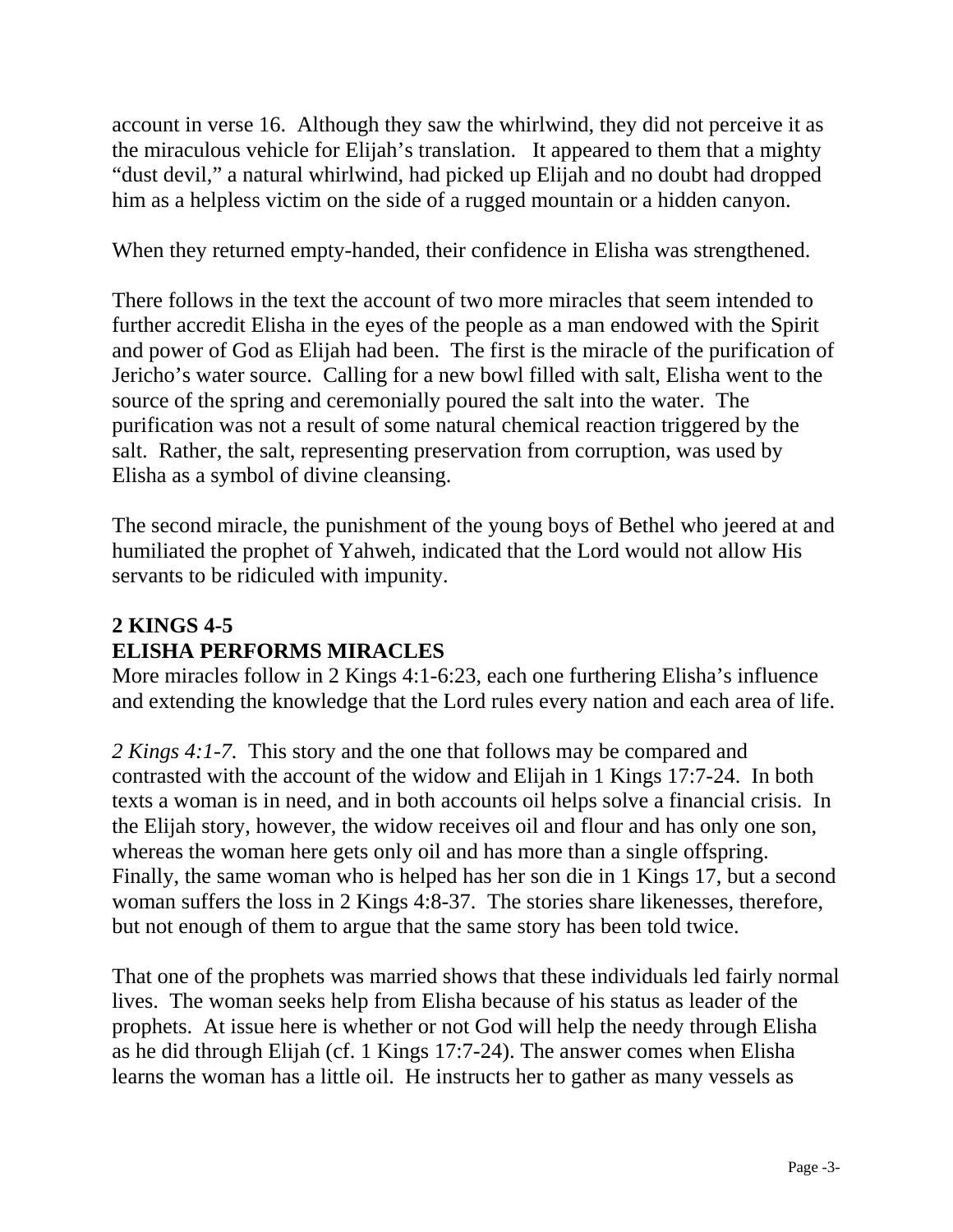possible, then increases her oil until all jars are full. She sells the oil, which negates her need to sell her sons.

*2 Kings 4:8-17.* Despite all he has done, Elisha has not yet matched Elijah's greatest feat, for he has not been used to raise the dead. Even this difference is removed when a second woman and her family enter Elisha's life. This woman confesses that Elisha is "a holy man of God" and convinces her husband that they ought to provide a room where the prophet can rest during his travels. This scenario is familiar to seasoned readers of the Scripture. A childless couple endure the shame and pain of not having a son. Through a work of God they are able to conceive. Abraham and Sarah, Elkanah and Hannah, and Manoah and his wife face this situation in the Old Testament, and Zechariah and Elizabeth encounter it in the New Testament. As in nearly all these cases, although the boy in this story is cherished, his life will be endangered.

*2 Kings 4:18-37.* A crisis emerges when the boy feels pain in his head, then dies in his mother's lap. All at once the woman's joy is reversed. How will she respond to this crisis? The woman formulates a plan to get her son back. First, she lays the boy in the prophet's room at her home. Second, seemingly without telling her husband the child is dead, she determines to go to the prophet. When her husband asks why she wants the prophet, she offers an evasive answer. Third, she travels to Mount Carmel, where the prophet lives. She refuses to reveal to Gehazi, Elisha's servant, what she wants. Clearly, she rests all her hopes on the man of God. Fourth, she clings to Elisha despite Gehazi's attempt to pull her away, a rather stunning break of decorum in the ancient world. Fifth, she reminds Elisha she did not ask for a son, which helps Elisha finally understand what has happened. Each of these actions demonstrates the woman's determined faith. Elisha heals the boy much like Elijah healed the child in 1 Kings 17:7-24. Gehazi goes ahead and finds the boy dead. Elisha lies on the boy, the child recovers, and Elisha restores him to his mother. Elisha's work here proves the same points Elijah's healing demonstrated: the Lord controls death, and the Lord cares for the needy and hurting. This scene also shows that prophets not only are preachers of sin and repentance; they also are agents of God's healing mercy and kind compassion.

*Elisha "Cures" Some Stew (4:38-41).* This story and the next illustrate that the Lord provides for his followers even during, or perhaps especially during, crisis times. In this way it parallels 1 Kings 17:1-24 and 18:1-15, texts that stress God's provision for Elijah and other prophets during famine and persecution. Thus this "healing" of stew fits the overall context of the Elijah/Elisha accounts, provides hope and assurance for readers, and stresses the Lord's faithfulness.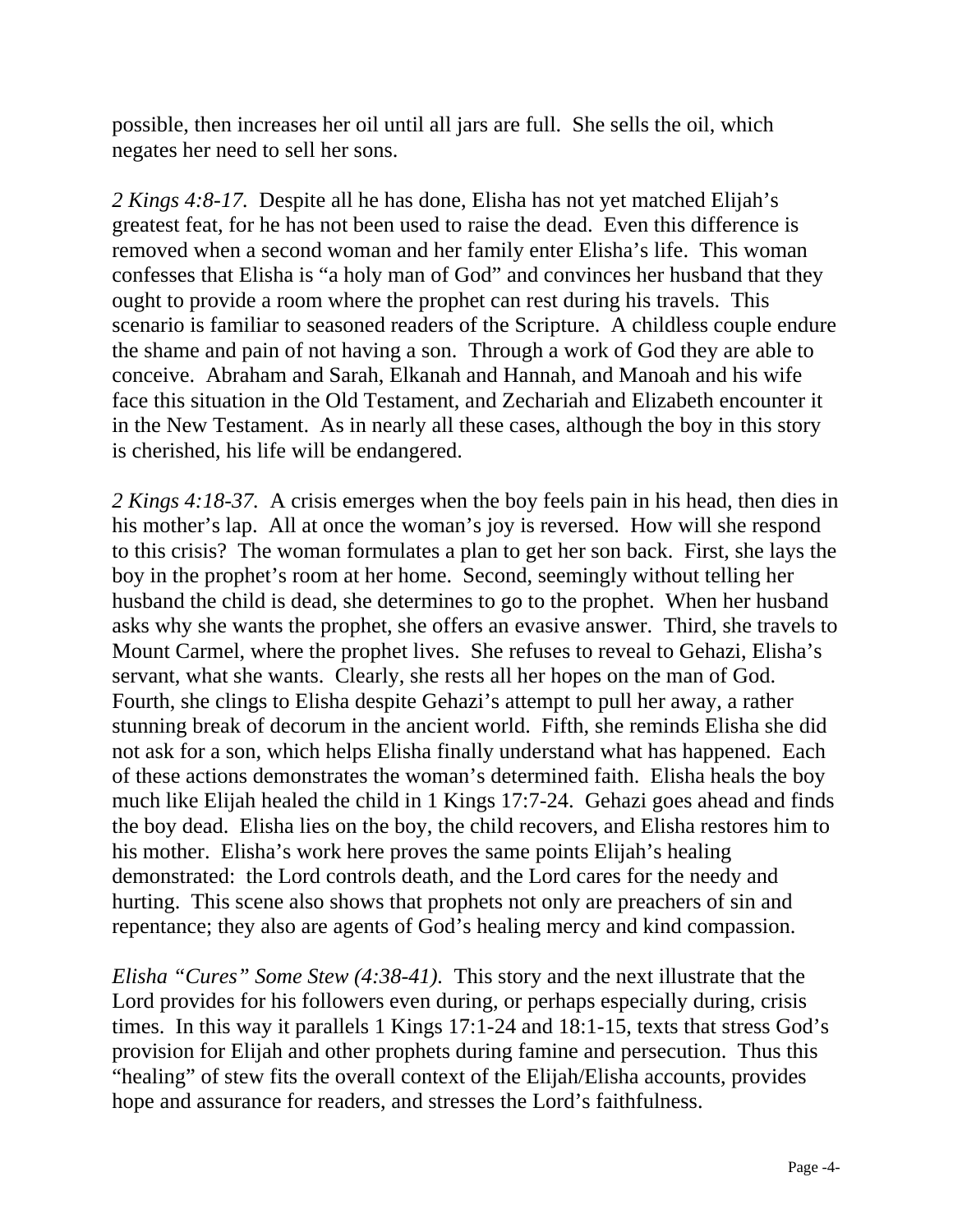*Elisha Feeds One Hundred People (4:42-44).* As in the previous story, God uses Elijah to provide for faithful persons who have come to the end of their resources. Here the prophet causes twenty loaves of bread to be enough to fee one hundred people. An unnamed man brings the food to sustain the prophets. The man'' bread is "baked from the first ripe grain," for such offerings were supposed to be given to Israel's priests (Numbers 18:13; Deuteronomy 18:4-5). This miracle is paralleled in the New Testament by Jesus' feeding of the multitudes. Such literary features as the questioning of whether there is enough bread to feed so many, the feeding of a large group, and the fact that there is "some left over" appear in Matthew 14:31-21; Mark 6:30-42; 8:1-21; Luke 9:13-17 and John 6:12-13.

*Elisha Heals Naaman (2 Kings 5:1-27).* Essential theological themes such as conversion, monotheism, the power of God's word, and the danger of covetousness emerge from the carefully woven story. Few texts in the Old Testament are more fertile ground for teaching, preaching, and personal challenge.

*2 Kings 5:1.* Naaman, the story's main character, is introduced as a great man who struggles to overcome a physical affliction. He is successful in his military career, for he commands Syria's army, a unit that allows Damascus to dominate the region. His king duly praises him for his work. This leprosy may not have been an extremely advanced type, since he could continue his work; but it was serious enough to him, as the text indicates later. The author states that the Lord gave Naaman his victories. At first this claim may seem startling because Naaman is not an Israelite. However, 1 and 2 Kings emphasize repeatedly God's sovereignty over all nations and all people. The Lord has already laid claim to ownership of Syria's political future (1 Kings 19:15).

*2 Kings 5:2-3.* A rather obscure source becomes the key to Naaman's healing. Raiding parties into Israel have provided a servant girl for Naaman's wife. This girl tells her mistress that Naaman could be cured if he would see "the prophet who is in Samaria." B. O. Long notes the contrasts between the great man and the maid who helps him:

She is an Israelite, he is an Aramean; she is a "little maiden," he a "great man;" she is a captive servant, he a commander; he has fame in the king's estimation…she has none, for she simply "waited upon"…Naaman's wife.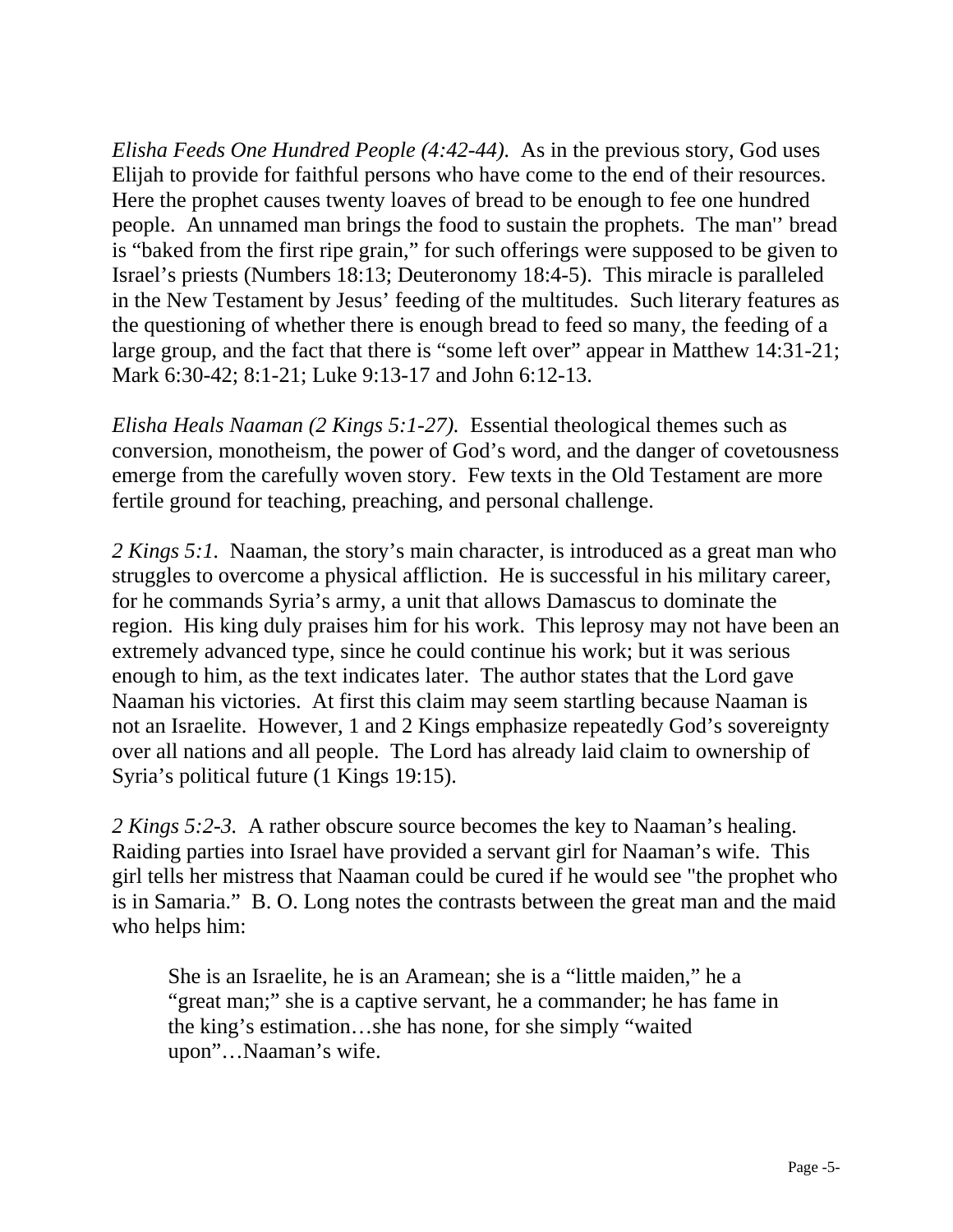Still she shares the knowledge that her master needs most. Power and glory cannot save Naaman, but this information can. Perhaps the book's first readers would have noted that the girl in the text is an exile too. Despite her captivity, she is not bitter or unhelpful. Rather, she shares what she knows about the Lord and the prophet out of concern for Naaman and her mistress and desire to see God's glory magnified. In this way she acts like Daniel, Mordecai, Ezra, Nehemiah, and other exiles who care for the spiritual and physical well-being of their conquerors.

*2 Kings 5:4-7.* Anxious for any possible avenue of healing, Naaman tells his king what the girl has said. Syria's king acts the only way he knows – like a king. He writes a letter of introduction and demand, loads Naaman down with gifts, and sends his commander off to be healed. He does not know that true prophets do not work for money, nor are they paid by the king, nor does the king have authority over them. Thus, sending Naaman to Israel's king does Naaman no good. Israel's king certainly understands the futility of the letter, for he knows he is no healer. He too thinks like a king and suspects that Syria is looking for an excuse to renew old hostilities.

*2 Kings 5:8-14.* Elisha views Naaman's presence as an opportunity to prove there is a real prophet in Israel, which is the same as saying there is a real God in Israel. When the Syrian arrives with his impressive entourage, the prophet does not come to meet him. Instead, he sends a messenger to instruct him to wash seven times in the Jordan if he wants to be healed. Certainly it is a great test of humble faith and one that Naaman understandably misinterprets as an insult. National pride and personal expectations of a spectacular, magical display lead the commander to stomp away in rage. Once again it is Naaman's servants who come to his rescue. They attack their master's pride with common sense.

*2 Kings 15-19a.* This text contains one of the great Gentile conversion accounts in the Old Testament. Like Rahab (Joshua 2:9-13), Ruth (Ruth 1:16-18), and the sailors and Ninevites in Jonah (Jonah 1:16; 3:6-10). Naaman believes in the Lord. Naaman's conversion includes a confession of faith. He states that no other god exists besides the Lord, a conclusion he draws from the fact that only the Lord can heal him. Sadly, Naaman's confession of faith condemns most Israelites of that era, since they have rejected the one true God and embraced gods that cannot heal. Jesus makes this point while rebuking the people of Nazareth in Luke 4:23-30.

Naaman asks to take dirt home with him, with which he will build an altar to the Lord in his homeland. Transporting "holy" dirt from one place to another was a fairly common ancient custom. This practice is not unlike the modern tendency to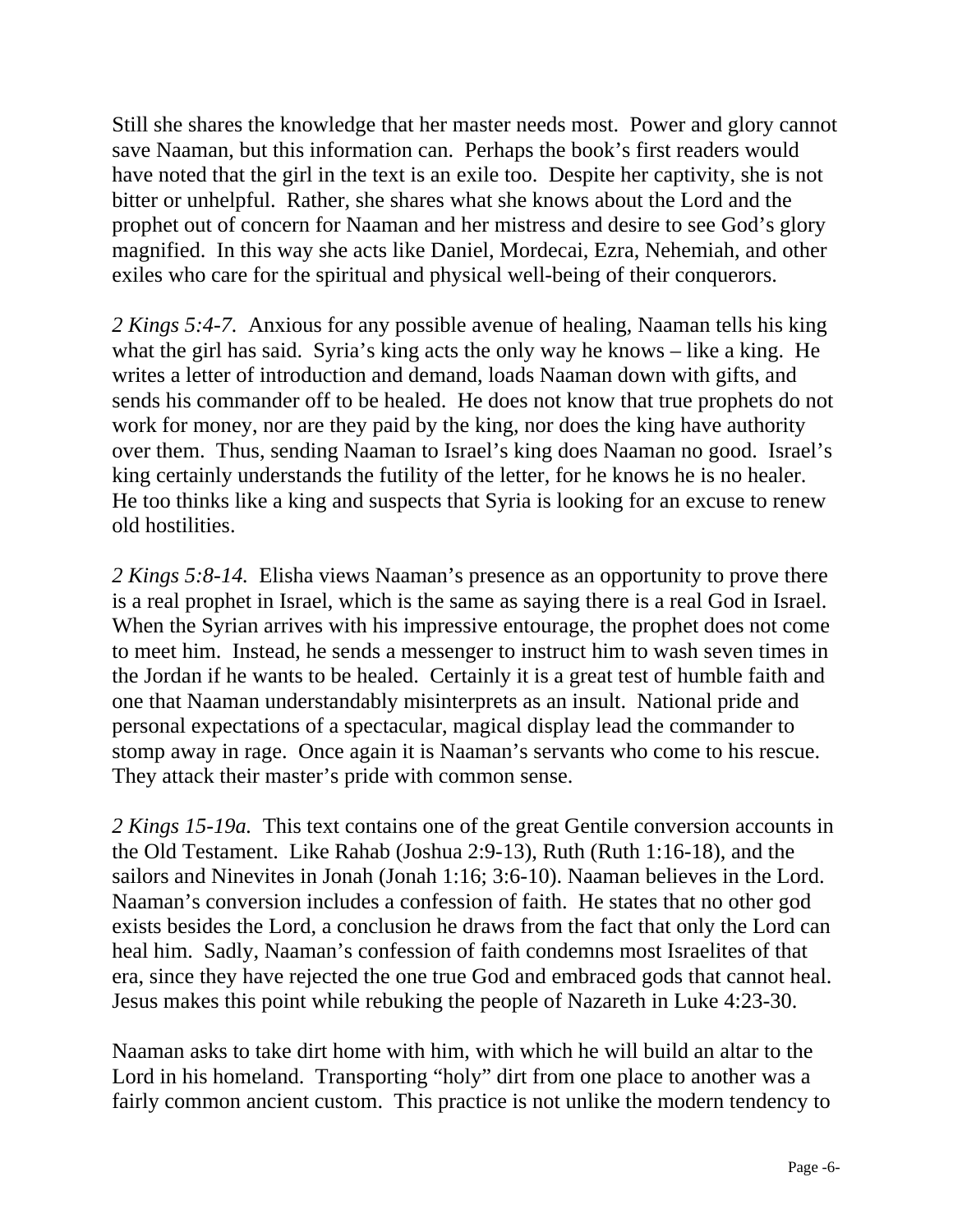take home significant personal souvenirs from the Holy Land. Naaman also requests Elisha's indulgence on one point. He requests that the Lord forgive him for participating in worship of Rimmon when such participation is necessary to carry out his career responsibilities. Rimmon was a Syrian version of Baal. Naaman seems to say that this "worship" will not be a real worship, since he has already confessed Yahweh's sole existence and sovereignty. Elisha gives Naaman his blessing.

*2 Kings 5b-27.* Gehazi certainly thinks Elisha has been too lenient, but he focuses on financial, not spiritual leniency. He determines to get some of the goods "this Syrian" brought as a gift for Elisha. In this way he shows himself as greedy as Elisha is unaffected by wealth. When he catches up to Naaman, Gehazi lies to get silver and clothing, then stashes the loot before he sees his master. Elisha confronts Gehazi by asking where he has been. Once more Gehazi lies, but this time he has lied to a man who knows he has lied. After reminding Gehazi of his special spirits, he rebukes him for accepting money for a healing ministry. One man goes away healed because of his obedience, while the other man, indeed the one who should have known what matters most, walks away with leprosy. Yet another Israelite has made the tragic mistake of choosing a substitute for the Lord, while a Gentile convert has discovered that what his servant girl said about the Lord's prophet is true.

# **2 KINGS 6-7**

# *Elisha and the Floating Ax Head, 2 Kings 6:1-7*

Now we come to the last of the miracles in this collection of six: the widow's oil, the Shunammite's son, the purified stew, the feeding of one hundred, the cure of Naaman's leprosy, and now the floating ax head. The word "ax head" is not actually in the text. Verse 5 literally says, "But as one was cutting down a tree, the iron fell into the water." "Borrowed" is too mild a translation in verse 5. "It was begged" is better. The floating stick was merely a symbol of what Elisha wanted the ax head to do. The text says, "…and he made the iron float."

## *2 Kings 6:8-23*

In this narrative of Israel's skirmish with Syrian troops, the author focuses on four miracles of the prophet Elisha: (1) his supernatural knowledge of the enemy's plans, (2) the opening of his servant's eyes to see the heavenly hosts, (3) the blinding of the Syrians, and (4) the restoration of their sight.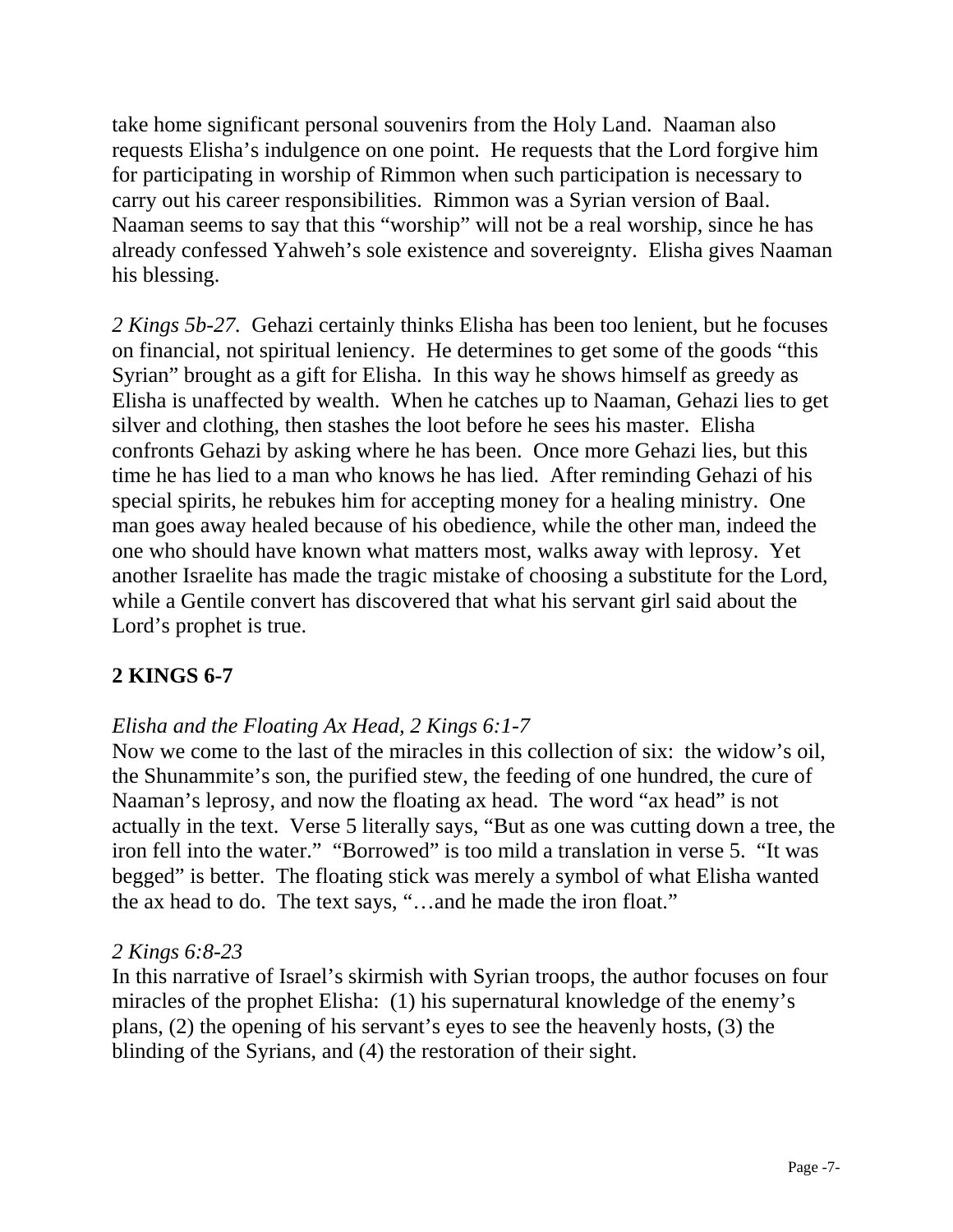"My camp" in verse 8 does not necessarily imply that Ben-Hadad would himself be with his soldiers; it was simply the location that he, as commander in chief, had chosen for the camp where the troops would secretly lie in wait for Israel's army. In verse 9, "the man of God" is Elisha, who had been miraculously informed of the Syrian plan for ambush. Immediately the prophet sent a warning to King Jehoram to change my plans he had for travel in that area. The king of Syria was understandably "troubled by this thing." Actually, the phrase says the king was "storm-tossed" or "in a whirlwind."

Because Dothan was only eleven miles from the capital with its strong military defenses, it is unlikely that the army Ben-Hadad sent to capture Elisha was very large, even though it is described as "a great army" in verse 14. That could mean an army that was powerful even though small – perhaps a force of crack commandos.

Notice how regularly the miracles of Elisha were preceded by his prayers. "Elisha prayed, and then…" is an often-repeated formula just before the prophet performs some great supernatural act.

Through the eyes of fear and unbelief, the situation at Dothan looked hopeless. No wonder the unbelieving servant sighed, "Alas my master! What shall we do?" (v. 15). But Elisha, facing the identical situation, saw things differently. Elisha asked God to give his servant the same 20/20 vision on the spiritual eye-chart, so he too would not be afraid. Elisha prayed again, and the Syrian warriors lost their eyesight. They were miraculously blocked from recognizing Elisha and, in their ignorance, willingly trusted him when he offered to guide them to "the man whom you seek." Furthermore, they were miraculously prevented from recognizing the great walled city of Samaria until they were already inside, surrounded by the enemy (v. 19). Once inside Samaria, Elisha prayed still again, and the fourth miracle of this passage took place. "The Lord opened their eyes, and they saw; and there they were, inside Samaria!" (v. 20). Elisha wanted to embarrass his foes with kindness and impress them with the all-sufficient power of Yahweh, so he advised the king to give them food and water and send them back to Ben-Hadad. If they had been killed or, according to normal procedures of war, made slaves, the effect of Elisha's miracle would have been lost. As it was, with their release, Yahweh's power was glorified, and peace was ensured, at least for a while.

#### *2 Kings 6:24-33*

The famine in verse 25 seems to be restricted to the city of Samaria. It may have resulted from a double cause, a poor harvest in the fields around Samaria and a